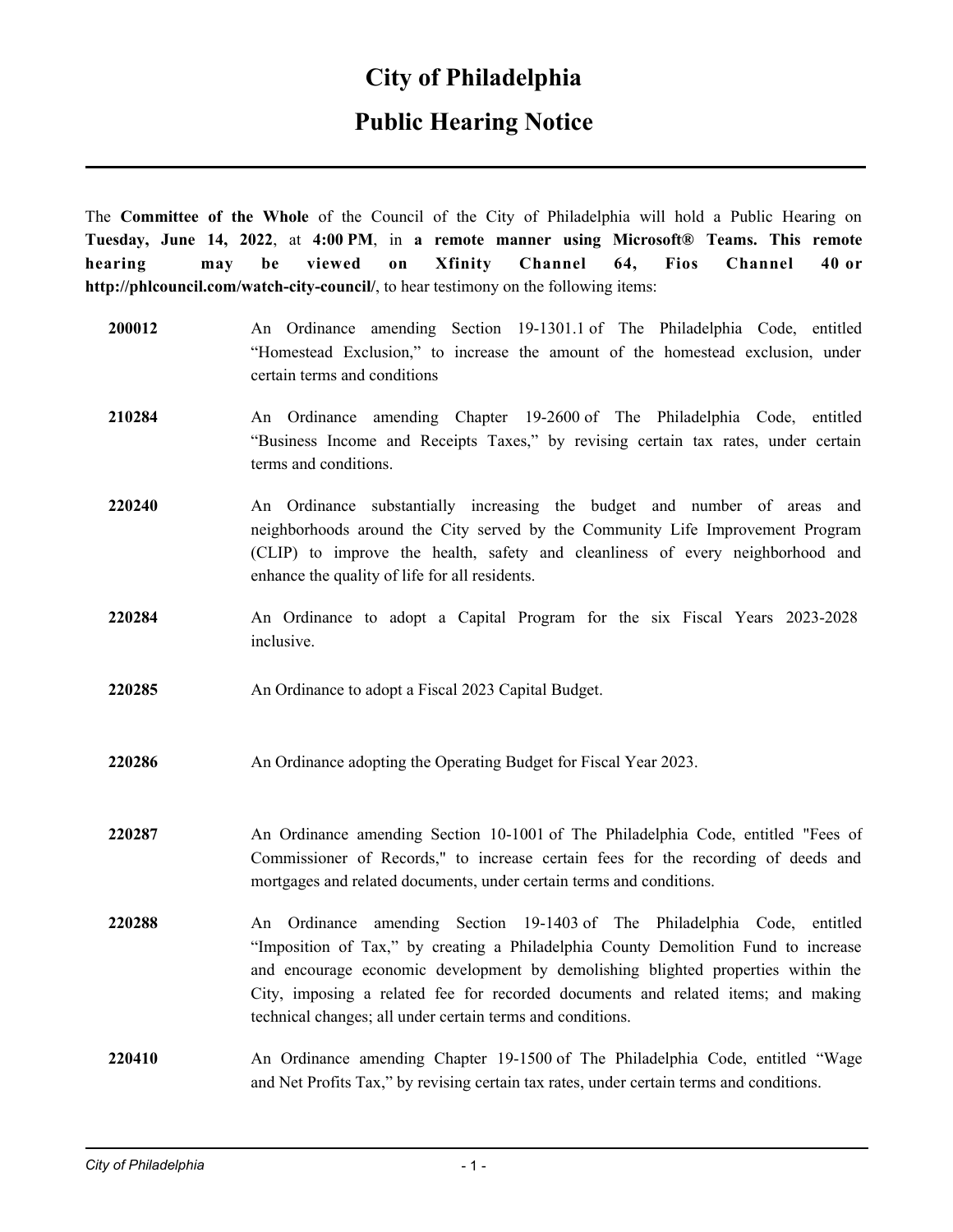## **City of Philadelphia**

## **Public Hearing Notice**

### **Committee of the Whole Tuesday, June 14, 2022 at 4:00 PM**

**220411** An Ordinance amending Section 19-1301.1 of The Philadelphia Code, entitled "Homestead Exclusion," to increase the amount of the homestead exclusion, under certain terms and conditions. **220412** An Ordinance amending Chapter 19-3900 of The Philadelphia Code, entitled "Tax Exemptions for Longtime Owner-Occupants of Residential Properties," to revise the cap on the total amount of exemptions authorized in the program, all under certain terms and conditions. **220413** An Ordinance amending Section 19-1303 of The Philadelphia Code, entitled "Discounts and Additions to Tax," by tolling additions, interest and penalties on real estate tax when the assessed value of property is under appeal and limiting tax payments due based on certain assessments under appeal; all under certain terms and conditions. **220421** An Ordinance amending Chapter 19-2900 of Title 19 of The Philadelphia Code, entitled "Senior Citizen Low Income Special Tax Provisions," by extending the deadline for low-income seniors to apply for a refund or forgiveness of Real Estate Taxes, under certain terms and conditions. **220455** An Ordinance amending Section 19-1301.1 of The Philadelphia Code, entitled "Homestead Exclusion," to increase the amount of the homestead exclusion, under certain terms and conditions. **220485** An Ordinance amending Section 19-2600 of The Philadelphia Code, entitled "Business Income and Receipts Taxes," with respect to allocation and apportionment of income and receipts inside and outside of the City, all under certain terms and conditions. **220497** An Ordinance amending Chapter 19-3900 of The Philadelphia Code, entitled "Tax Exemptions for Longtime Owner-Occupants of Residential Properties," to modify parameters of tax exemptions for longtime residential owner-occupants, all under certain terms and conditions. **220499** An Ordinance amending Chapter 19-2900 of The Philadelphia Code, entitled "Senior Citizen Low Income Special Tax Provisions," to modify parameters of special tax provisions for low-income seniors, including the deadline for filing an application, all under certain terms and conditions. **220531** An Ordinance amending Chapter 19-300 of The Philadelphia Code, entitled "Real Estate Taxes," to establish rebates for early payment on real estate taxes, under certain terms and conditions.